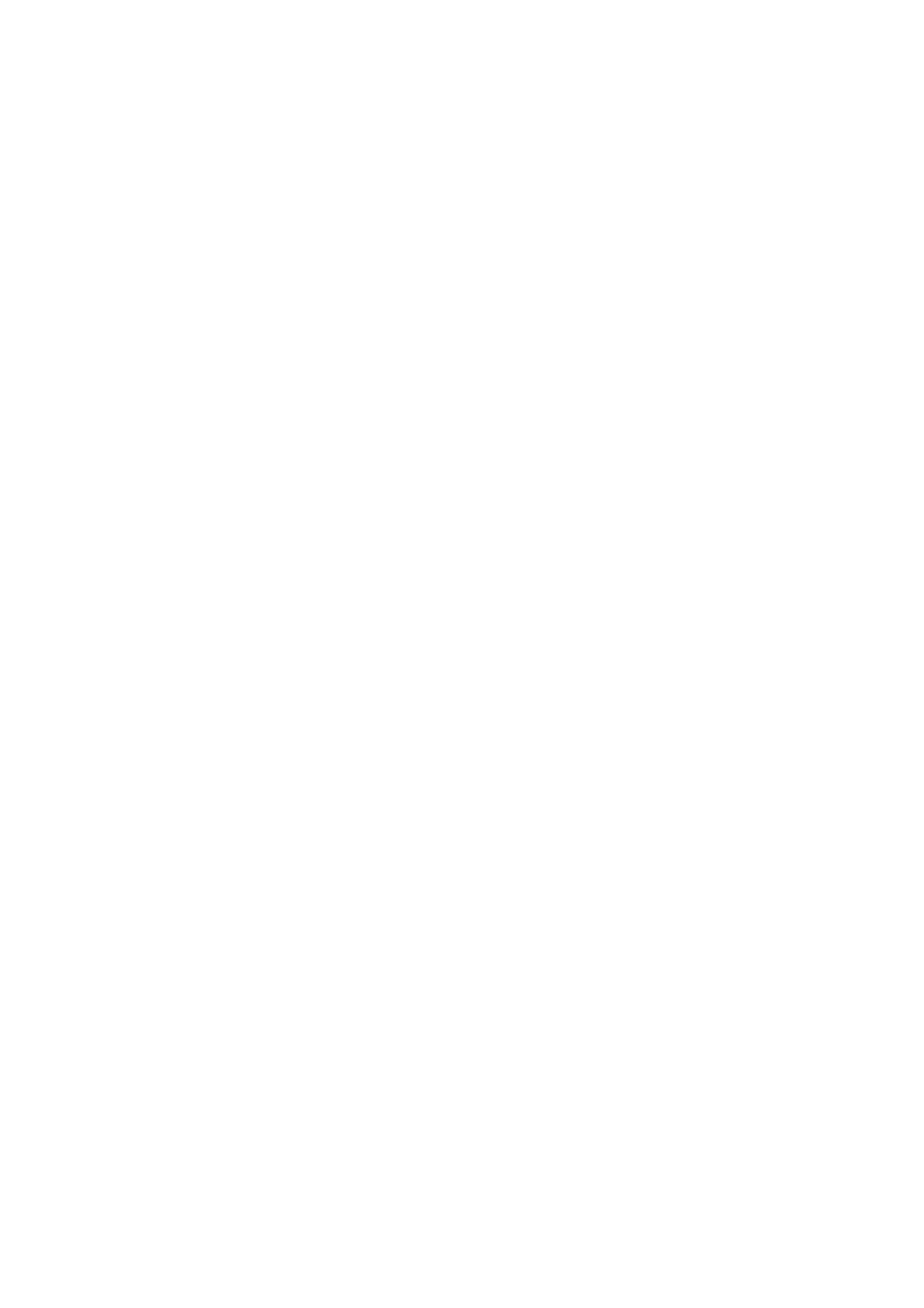# **1. Introduction**

### **The Public Interest Advocacy Centre**

The Public Interest Advocacy Centre (PIAC) is an independent, non-profit law and policy organisation that works for a fair, just and democratic society, empowering citizens, consumers and communities by taking strategic action on public interest issues.

PIAC identifies public interest issues and, where possible and appropriate, works co-operatively with other organisations to advocate for individuals and groups affected. PIAC seeks to:

- expose and redress unjust or unsafe practices, deficient laws or policies;
- promote accountable, transparent and responsive government;
- encourage, influence and inform public debate on issues affecting legal and democratic rights;
- promote the development of law that reflects the public interest;
- develop and assist community organisations with a public interest focus to pursue the interests of the communities they represent;
- develop models to respond to unmet legal need; and
- maintain an effective and sustainable organisation.

Established in July 1982 as an initiative of the (then) Law Foundation of New South Wales, with support from the NSW Legal Aid Commission, PIAC was the first, and remains the only broadly based public interest legal centre in Australia. Financial support for PIAC comes primarily from the NSW Public Purpose Fund and the Commonwealth and State Community Legal Services Program. PIAC also receives funding from NSW Trade and Investment for its work on energy and water, and from Allens for its Indigenous Justice Program. PIAC also generates income from project and case grants, seminars, consultancy fees, donations and recovery of costs in legal actions.

### **Energy + Water Consumers' Advocacy Program**

This program was established at PIAC as the Utilities Consumers' Advocacy Program in 1998 with NSW Government funding. The aim of the program is to develop policy and advocate in the interests of low-income and other residential consumers in the NSW energy and water markets. PIAC receives policy input to the program from a community-based reference group whose members include:

- Council of Social Service of NSW (NCOSS);
- Combined Pensioners and Superannuants Association of NSW;
- St Vincent de Paul (NSW);
- **Ethnic Communities Council NSW:**
- Tenants Union;
- Physical Disability Council NSW; and
- Salvation Army.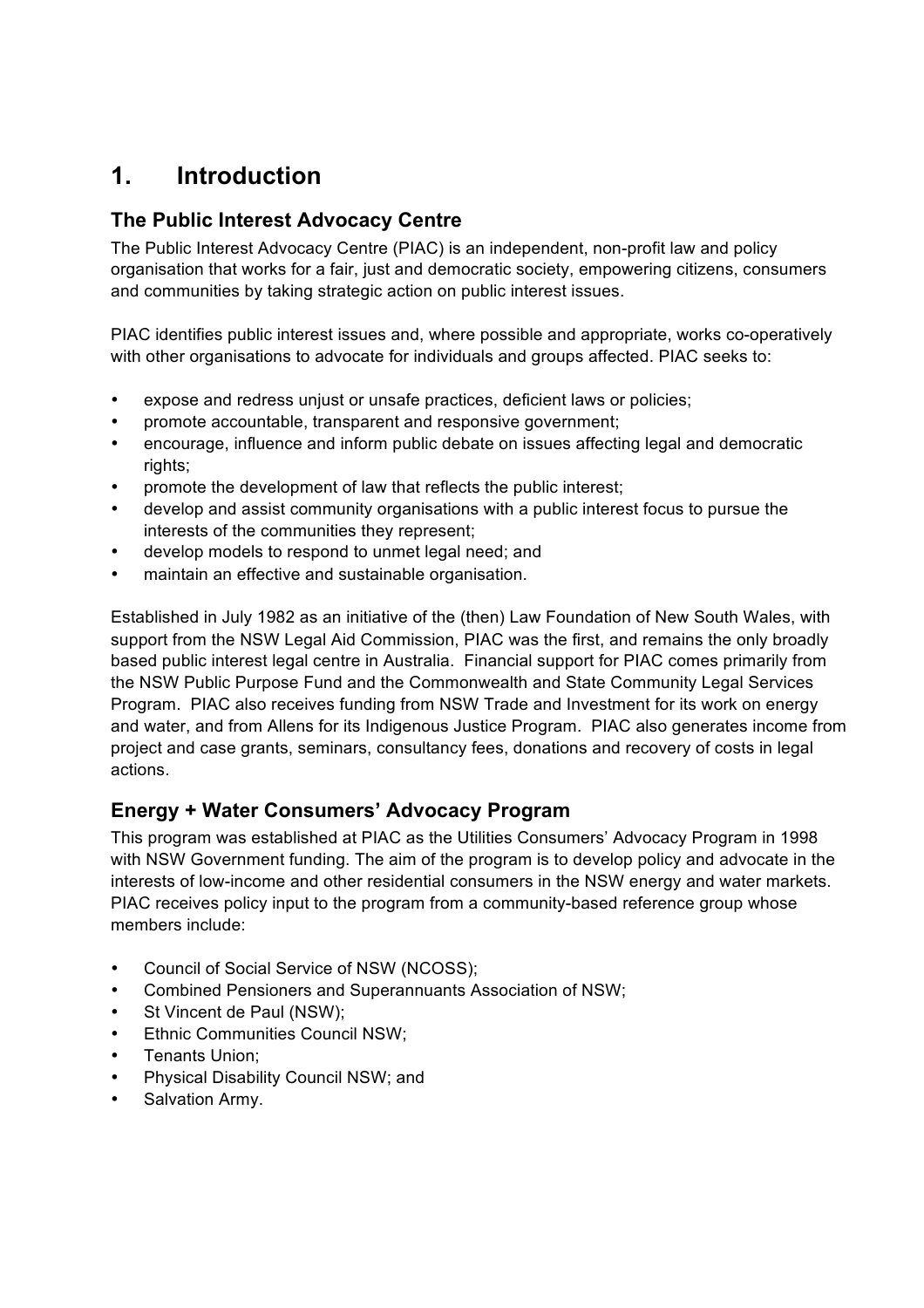# **2. A public good approach to Sydney Water's operating licence**

### **2.1 Overview**

The Public Interest Advocacy Centre (PIAC) welcomes the opportunity to participate in IPART's 2014 *Review of the Operating Licence for Sydney Water Corporation*. As the Issues Paper highlights, Sydney Water's regulatory framework includes matters related to the provision of an essential service, water conservation, environmental impacts and customer protections. PIAC discloses that it is a member of the Sydney Water Customer Council.

Sydney Water's business cannot be defined narrowly in terms of cost efficient delivery of a monopoly service; it exists to fulfill multiple economic, environmental and public purposes. For example, PIAC is highly supportive of Sydney Water including water efficiency as part of its core business. PIAC believes that Sydney Water's operating licence should appropriately reflect these 'public good' purposes. In this, PIAC is strongly supportive in principle of Sydney Water's work to consider the form a best practice regulatory framework could take, focused on customer service outcomes (rather than simply asset performance). PIAC believes such a focus is important given the changes underway in water, including the influences of climate change and technological change. PIAC has seen the consequences in the electricity sector of an overinvestment in assets at the expense of costs to customers and PIAC would welcome the opportunity to be involved in the development of Sydney Water's best practice regulatory framework.

In turn, PIAC disagrees with Independent Pricing and Regulatory Tribunal (IPART)'s view that the licence should only include requirements 'that are necessary, achieve targeted outcomes at least cost, and result in a net economic benefit to society.'<sup>1</sup> While PIAC appreciates that IPART's aim is to reduce duplication between legislative and regulatory requirements and the licence, there are risks to defining the licence too narrowly given its role as the guiding document for the corporation's operations. In the last licence period, Sydney Water has performed with a very high degree of compliance against its licence conditions, which suggests these conditions have not been too onerous. As such, in a number of areas PIAC believes that requirements vital to consumers should continue to be included in the operating licence and in some areas updated requirements should be included.

### *Recommendation 1*

*PIAC believes inclusion of public good objectives within Sydney Water's operating licence is essential, especially with regard to water conservation and consumer protection and recommends IPART consider Sydney Water's multiple public good roles in finalising the conditions of its licence.*

## **2.2 PIAC's response to IPART's questions on water quality**

Sydney Water's submission details its excellent record of compliance against its operating licence including full compliance on drinking water quality requirements, which is of vital importance to the health and wellbeing of NSW consumers.

 <sup>1</sup> Independent Pricing and Regulatory Tribunal of New South Wales, *Review of the Operating Licence for Sydney Water Corporation* (IPART, 2014) 16.

<sup>2</sup> • Public Interest Advocacy Centre • Licensing the public good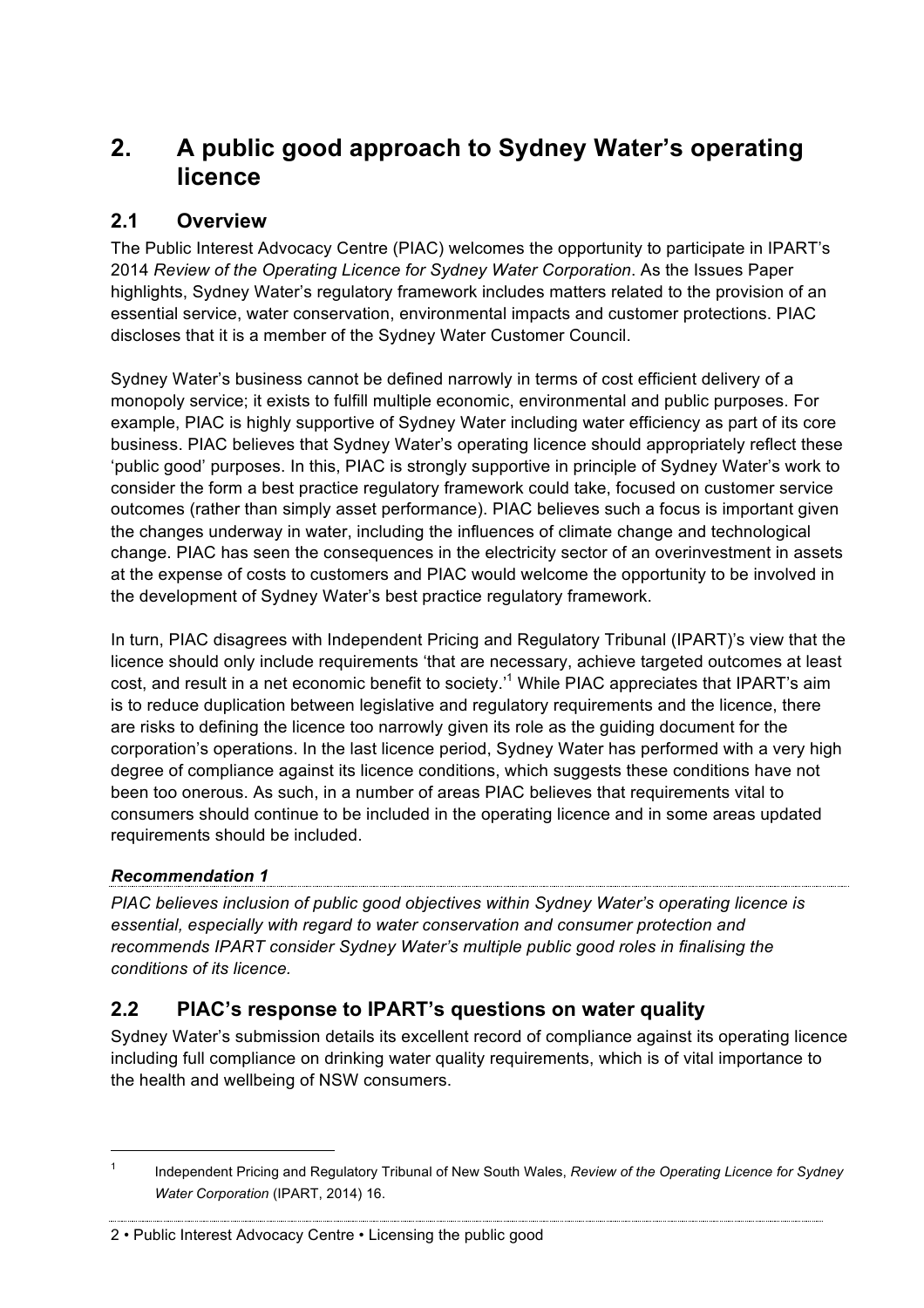#### **1 Should the operating licence obligations for drinking water be retained, given the presence of similar requirements under the Public Health Act 2010?**

Yes. PIAC agrees with IPART that water quality regulation should remain part of the operating licence as water quality is of vital importance to NSW consumers. It would not be in the interests of NSW consumers to see drinking water or recycled water obligations be removed from the licence, rather the licence should reinforce and, where necessary, further detail Sydney Water's legislative obligations.

#### **4 Should the operating licence's water quality obligations for drinking water and recycled water be changed to require Sydney Water to maintain a Water Quality Management System that is consistent with the Australian Drinking Water Guidelines and Australian Guidelines for Water Recycling?**

PIAC supports the requirement to maintain a Water Quality Management System that is consistent with the Australian Drinking Water Guidelines and Australian Guidelines for Water Recycling as this is consistent with Sydney Water's current practice. PIAC also supports the removal of the obligation to produce a 5-year Drinking Water Quality Management Plan, provided the Water Quality Management System is updated in consultation with stakeholders.

#### **7 Are there any other obligations that should be included in the operating licence to address the risks associated with drinking water or recycled water quality?**

PIAC supports IPART's position that obligations for recycled water quality should be included in the licence and Sydney Water's position that requiring it to implement and maintain a certified water quality management system provides robust and sufficient safeguards for both drinking water and recycled water quality.

### **2.3 PIAC's response to IPART's questions on infrastructure**

PIAC supports a focus on customer service outcomes as a priority that drives system performance and asset management, rather than the reverse, especially given the lessons of overinvestment in infrastructure from electricity networks.

**8 Should Sydney Water's operating licence move to a systems standard approach for asset management, as has occurred for other public water utilities?** 

#### **9 Is ISO 55001:2014 the most appropriate asset management Standard or is there another standard that we should consider?**

#### **10 Should the operating licence require the Asset Management System to be certified to ISO 55001:2014 or simply be consistent with this Standard?**

PIAC supports the requirement for Sydney Water to develop an Asset Management System certified to ISO 55001:2014 (or its relevant version at the time). PIAC supports certification given Sydney Water's statement that certification 'would not require undue effort or cost<sup>'2</sup> and given this is consistent with internationally recognised good practice.

 <sup>2</sup> Sydney Water, *Review of the Operating Licence for Sydney Water: Submission to IPART's Water Licensing Issues Paper* (Sydney Water, 2014) 10.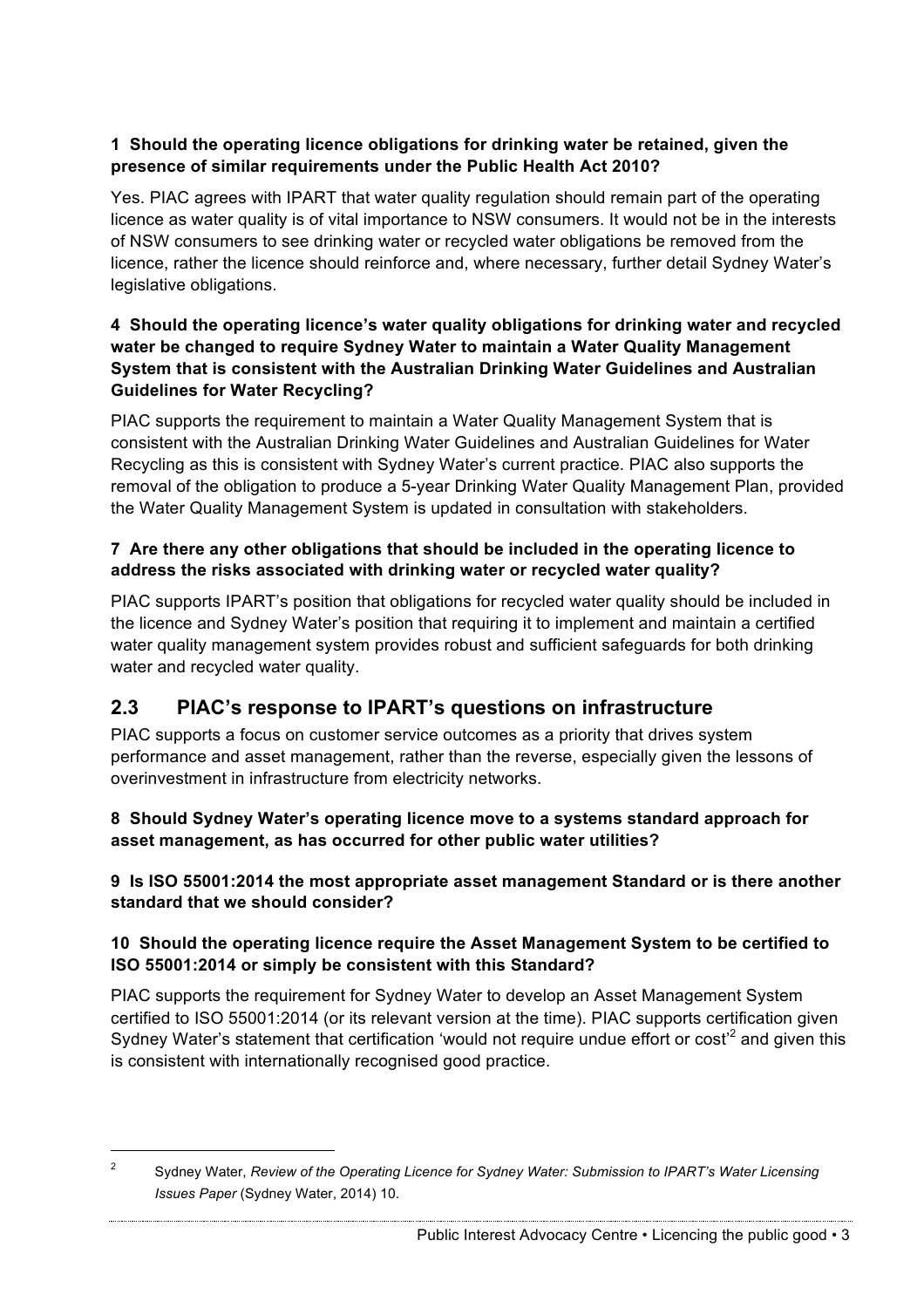#### **12 What are the costs and benefits of moving to a certified system?**

PIAC supports certification as it provides external independent review of Sydney Water's systems to internationally recognised standards and as such, reduced risks for NSW consumers. While there may be some additional costs of certification, PIAC supports these costs given Sydney Water has indicated they would not be excessive and given the additional confidence certification would give consumers in the system. PIAC is also pleased to note that Sydney Water is moving to certified management systems as a matter of course for all key business processes.

#### **13 Should the biennial 'State of the Assets reporting' continue in its current form with the content and format prescribed by IPART in the Reporting Manual or would it suffice for Sydney Water to provide IPART with asset information by providing copies of reports produced as part of the ISO 55001:2014 Asset Management System?**

PIAC supports Sydney Water's recommendation that it provides a report on the state of its assets to IPART once every 4 years. Ideally, such reporting would be undertaken more frequently, but given the lifetime of most of the assets and the cost of such reporting, PIAC is willing to accept Sydney Water's recommendation on this matter.

#### **15 What would be the impact of removing the word 'uncontrolled' from the definition in the licence of sewerage overflows? Should any sewerage overflow affecting private property be counted?**

PIAC does not support removing the word 'uncontrolled' from the definition in the licence of sewerage overflows as there needs to be a clear distinction between controlled and uncontrolled overflows to provide clear performance information to consumers. There are different implications for controlled and uncontrolled discharges for consumers, with Sydney Water having processes around controlled discharges that seek to reduce risks to public health and the environment. The licence should therefore refer to uncontrolled overflows as a key performance standard.

#### **16 Do the current system performance standards (measures and levels) align with customer expectations and preferences or should we consider changing or adding to these standards?**

PIAC supports Sydney Water's proposed minor changes to compliance measures and definitions, namely:

- amending the definition of a water pressure failure from fifteen minutes to one hour duration, to align with design standards and practice
- an ability to seek an exemption from IPART for major, unplanned events that occur during planned water system maintenance activities. $3$

PIAC agrees with Sydney Water that 'In the longer term, the Operating Licence could adopt system performance standards that are better aligned to customer service outcomes and expectations, rather than focus on only one aspect of customer service (asset performance)<sup>4</sup> and suggests IPART consider how quickly this could be adopted.

 $3$  Ibid 11.

 $4$  Ibid 12.

<sup>4</sup> • Public Interest Advocacy Centre • Licensing the public good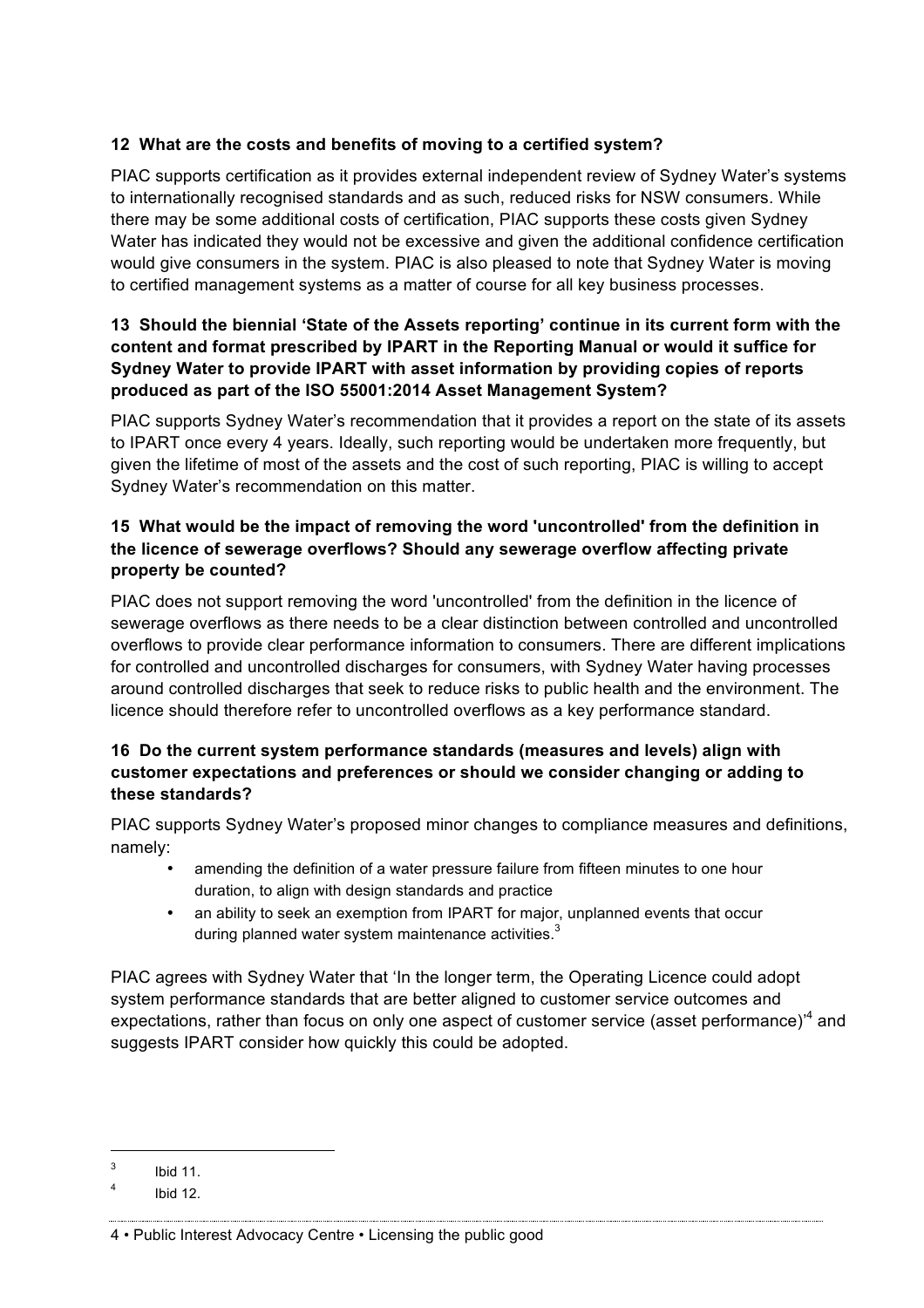### **2.4 PIAC's response to IPART's questions on water conservation**

As noted above, PIAC believes that Sydney Water's operating licence should appropriately reflect 'public good' purposes, including water conservation which is of strong interest to NSW consumers, as illustrated by the reduction in household water use over the last 5-10 years. In addition, water conservation has the potential to reduce costs for consumers, both at an individual and system level.

#### **22 Why is it necessary to include water conservation obligations in the operating licence?**

#### **23 What are the objectives of water conservation obligations in the operating licence?**

PIAC believes the community at large is strongly supportive of water conservation and would be dismayed if IPART did not take this public good objective into account in licencing Sydney Water. Sydney Water states 'Water efficiency is now part of Sydney Water's core business and the current licence requirements no longer drive our effort in this field'<sup>5</sup> which suggests that the licence requirements could be updated to drive further performance and innovation in this area.

#### **26 Should the operating licence require Sydney Water to develop a protocol with the Metropolitan Water Directorate, which outlines Sydney Water's roles and responsibilities in developing and implementing the Metropolitan Water Plan? If so, what constraints or parameters should be put around this requirement?**

PIAC supports this proposed requirement given the important role of the Metropolitan Water Plan as the key instrument to manage the supply-demand balance, including preparedness for and response to drought and other extreme weather events. It makes sense for the licence to formalise the relationship between Sydney Water and the Metropolitan Water Directorate through the requirement for a protocol between the two organisations.

#### **27 What are your views on our preliminary position in regard to water conservation requirements in the operating licence?**

PIAC is unconvinced of the need to remove water conservation requirements especially as Sydney Water's own research shows that 'water-saving help' is something customers expect Sydney Water to be delivering as a matter of course $6$ . However, rather than including an easily met and out-of-date target, PIAC supports a quantitative water efficiency target or set of targets that would be developed as part of the Metropolitan Water Plan, in consultation with stakeholders. PIAC does not seek to specify the nature of this target, other than it should go further than Sydney Water's suggestion of a generic obligation relating to water efficiency. PIAC's recommendation is that there is not only a specialised multi-criteria decision framework to guide further investment in water efficiency (see below), but that there is an appropriate quantitative target or targets which inform consumers about what Sydney Water is aiming to achieve in water efficiency.

### *Recommendation 2*

*PIAC recommends Sydney Water develop a new target for water use consistent with the Metropolitan Water Plan, as part of the development of that Plan.*

Public Interest Advocacy Centre • Licencing the public good • 5

 $5$  Ibid 13.

 $6$  Ibid 65.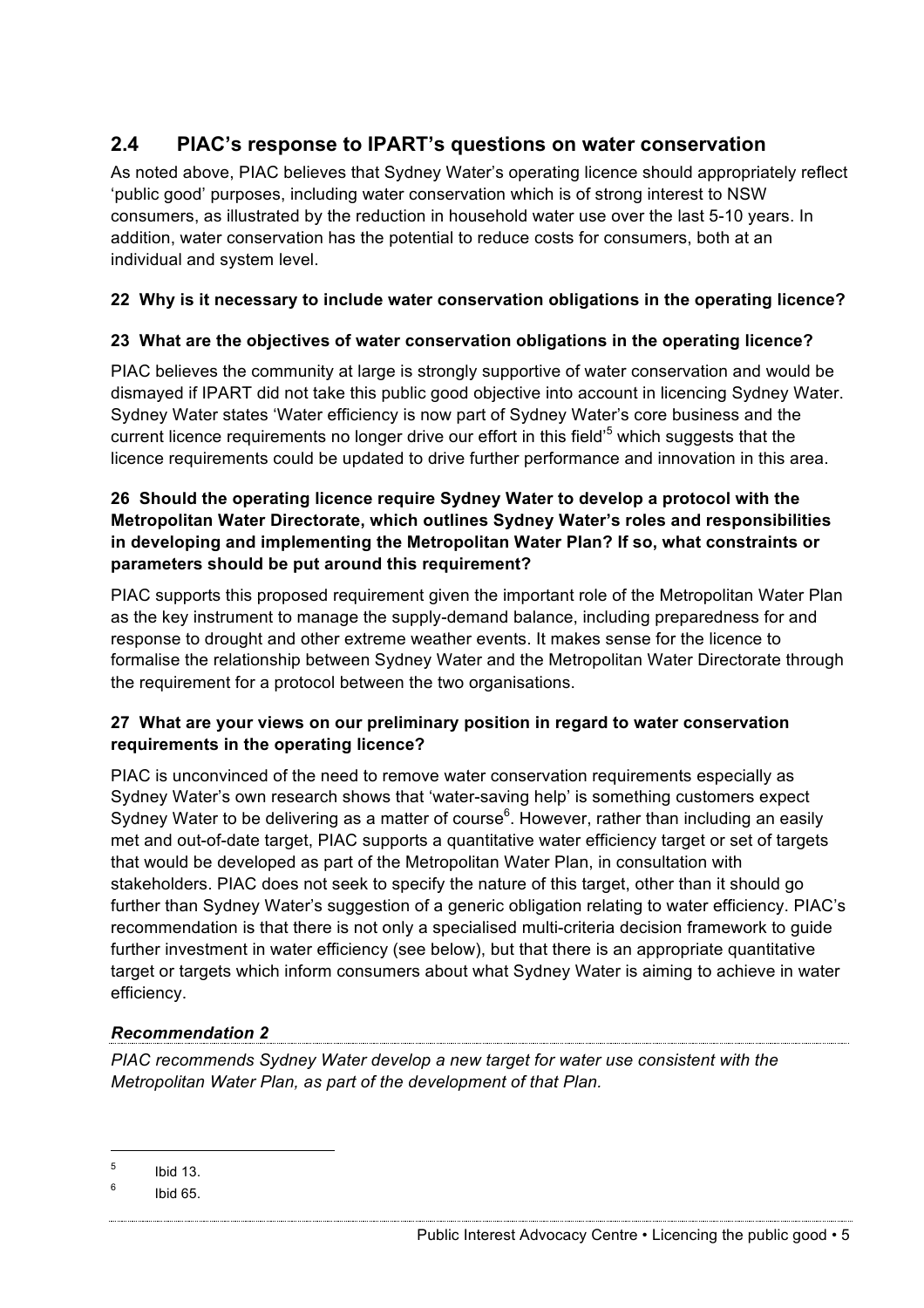#### **28 What water conservation requirements should be included in the new operating licence?**

PIAC is supportive of Sydney Water's development of a specialised multi-criteria decision framework to guide further investment in water efficiency, especially given that it aims to ensure public good benefits such as energy savings, avoided/delayed infrastructure investment and system peak reduction are included. This is consistent with the appropriate consideration of broader risks and benefits required by Sydney Water's legislative obligations.

#### *Recommendation 3*

*PIAC supports Sydney Water's recommendation that the licence require Sydney Water to develop a specialised multi-criteria decision framework to guide further investment in water efficiency. PIAC recommends such a framework be developed in consultation with representatives of consumer and environment organisations.*

PIAC also supports Sydney Water's suggestion for a water efficiency licence condition, with the exception of the clause related to commercial viability. This exception may not be appropriate in all conditions, especially when there are uncommercial public health or environmental benefits that may be important grounds for investing in water efficiency initiatives.

### *Recommendation 4*

*PIAC supports a slightly amended version of Sydney Water's suggested water efficiency licence condition: that Sydney Water:*

- *should promote and encourage water efficiency and recycling approaches in its area of operations*
- *must develop and maintain a multi-criteria decision framework to identify opportunities to invest in water efficiency initiatives*
- *must determine its economic level of leakage (ELL) and apply the ELL to its leakage management program*
- *will use its best endeavours to develop and comply with a roles and responsibilities protocol with Metropolitan Water Directorate for the development and implementation of the Metropolitan Water Plan.*

### **2.5 PIAC's response to IPART's questions on environment**

PIAC is strongly supportive of Sydney Water's aims to enhance the liveability of Sydney by preventing pollution and providing services that protect and enhance the environment<sup>7</sup>. PIAC also notes that Sydney Water has had an Environmental Management System (EMS) in place for almost a decade, including public reporting on its environmental performance.

#### **29 Should we continue to require Sydney Water to maintain an Environmental Management System certified to AS/NZS ISO 14001:2004? 64**

PIAC absolutely supports this requirement as an ISO 14001 Environmental Management System represents standard practice internationally for corporations such as Sydney Water that have a major impact on the environment. In addition, it would cause a loss of confidence by consumers in the regulatory system if a robust and well functioning EMS was no longer a requirement for Sydney Water.

#### 6 • Public Interest Advocacy Centre • Licensing the public good

<sup>-&</sup>lt;br>7 Ibid 70.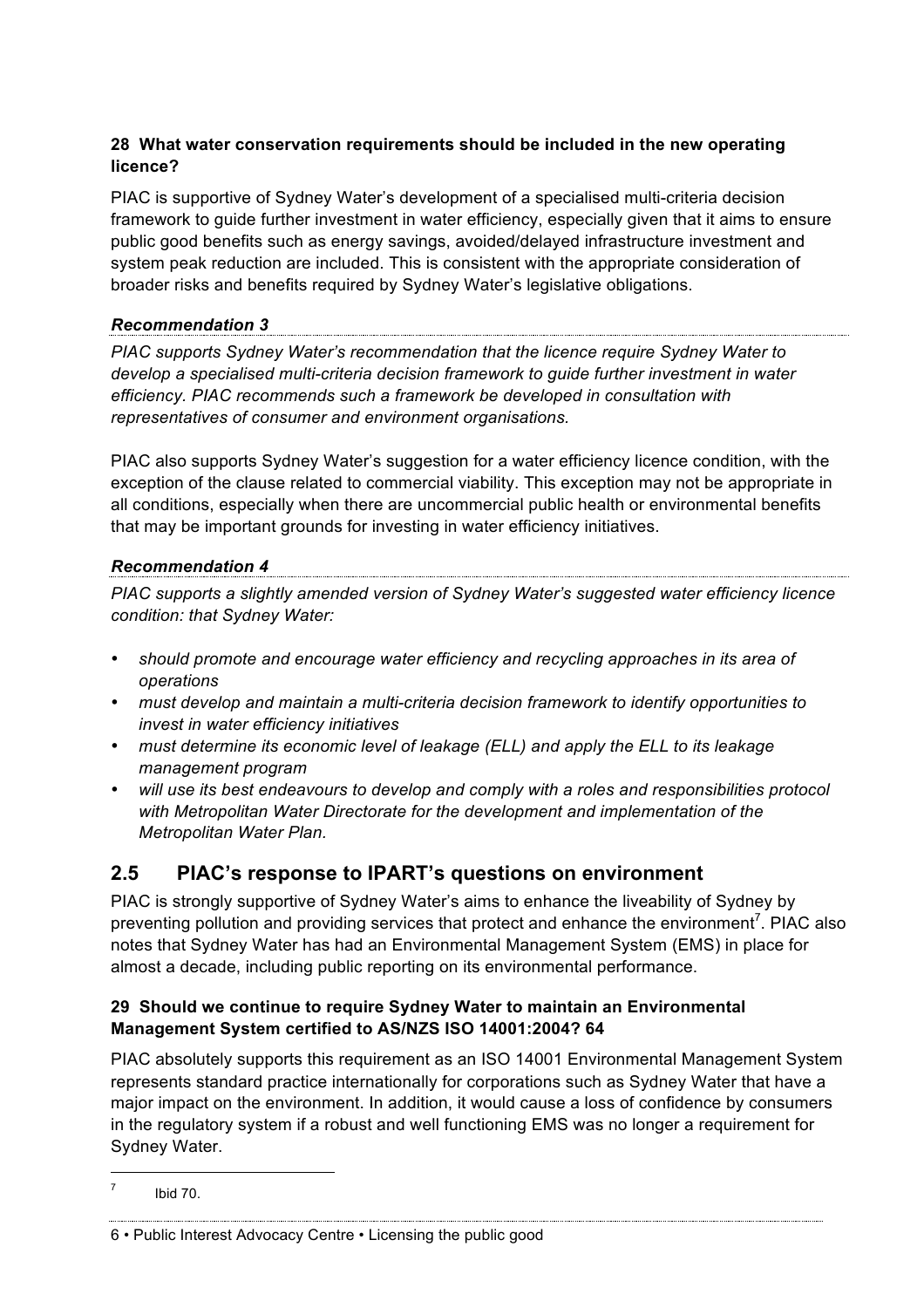#### **30 As Sydney Water is required to implement an Environmental Management System, is there any additional benefit in producing a 5-year Environmental Management Plan?**

PIAC supports the proposed removal of the 5-year Environmental Management Plan (EMP) provided that Sydney Water is required to prepare forward plans outlining its environmental objectives and targets, which it states is an inherent part of an EMS itself. Such forward plans should be developed in consultation with stakeholders. PIAC recognises the EMP is a legacy requirement and may be a duplication of activity with the preparation and maintenance of the EMS.

### *Recommendation 5*

*PIAC recommends forward plans outlining environmental objectives and targets should be developed in consultation with stakeholders.*

### **2.6 PIAC's response to IPART's questions on customer rights**

PIAC is pleased to see the high compliance with regard to customer and consumer rights requirements as detailed in Sydney Water's submission. PIAC regards these areas as ones where Sydney Water's performance is generally superior to that of counterparts in the energy industry, especially in regards to hardship programs. As such, PIAC is not surprised to see that customer satisfaction with the overall quality of Sydney Water's service is the highest it has been in five years.

#### **32 Is Sydney Water's customer contract easy to comprehend and can it be enhanced in any way?**

The Sydney Water Customer Contract covers a wide range or issues relating to the rights and responsibilities of both Sydney Water and customers in relation to the supply of water, storm water and wastewater services. Because the contract is a legal agreement and covers a wide range of issues, PIAC appreciates there are limits on how short it can be.

PIAC takes the view that within these parameters, the current customer contract should seek to be as accessible as possible to residential consumers (who are not lawyers or other professionals who deal with such agreements). For example, the use of headings such as 'What services does Sydney Water provide?' help consumers find information that addresses questions they may have. In this context, the Customer Contract also serves as a potential reference source for those residential customers who are capable of navigating contracts.

However, PIAC notes that the Customer Contract is still a 40-plus page document that includes numerous cross-references. As a result, PIAC does not believe it would be accessible to many consumers with lower literacy or who do not speak English as a first language. Accordingly, PIAC recommends that Sydney Water produce a 'Guide to the Customer Contract' that is much shorter and uses simpler language. From PIAC's examination, the information currently available on Sydney Water's website does not address this need.

The availability of Sydney Water staff to answer customers' questions about the contract is also a key facet of the accessibility of the customer contract. This availability is a function of Sydney Water's broader approach to customer service. PIAC also notes that this issue is addressed in the contract, including the availability of interpreter and TTY services.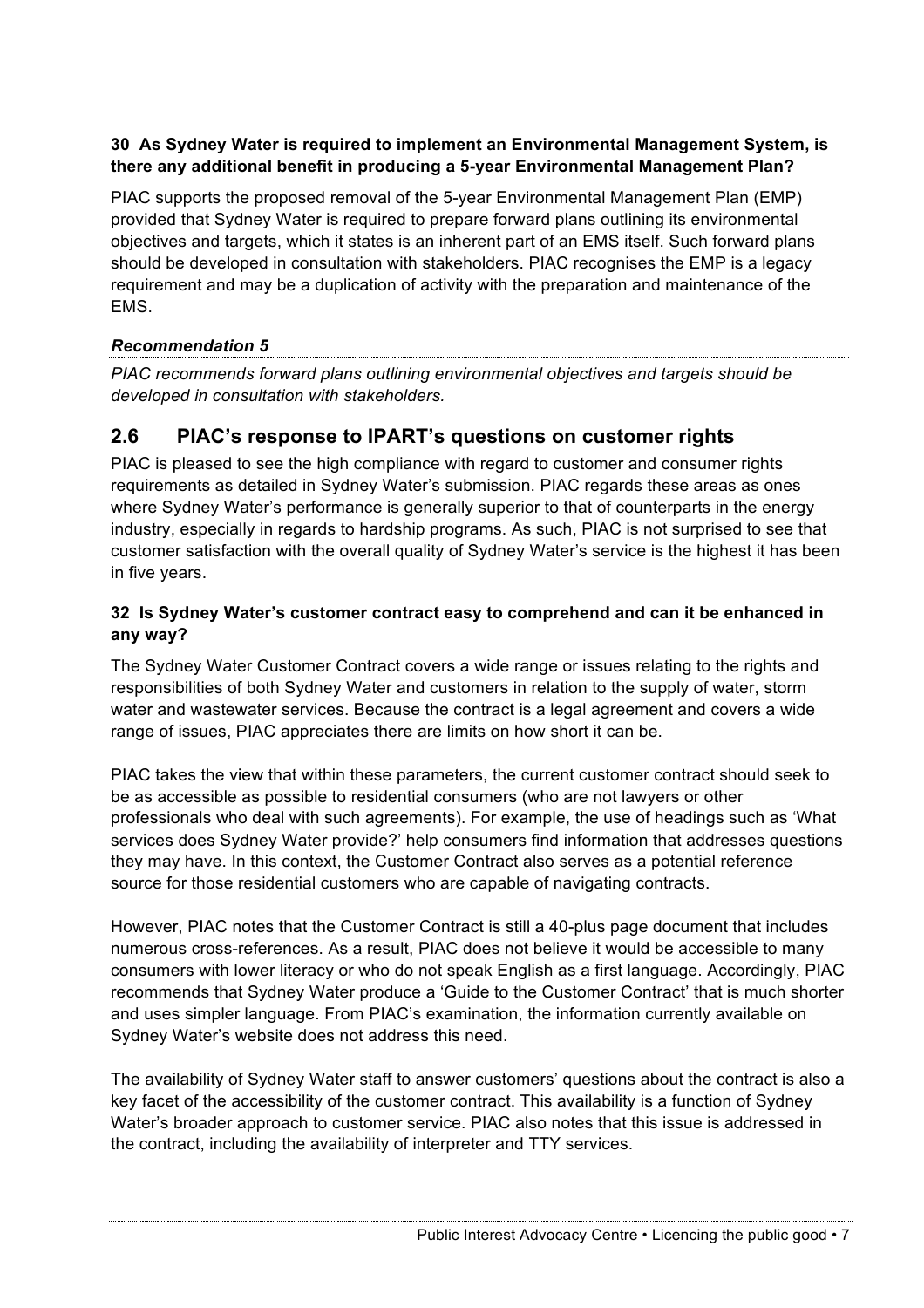#### *Recommendation 6*

*PIAC recommends that IPART encourage Sydney Water to produce a short 'Guide to the Customer Contract' to help customers with lower literacy levels to understand the rights, roles and responsibilities of parties to the agreement.*

PIAC is concerned about Sydney Water's proposal to remove prescriptive requirements for information that it must include on its bill. While PIAC supports the bills being easy for customers to comprehend, we would also like to see the requirement for minimum information to be included on bills to be retained in the customer contract, to maintain industry best practice.

#### *Recommendation 7*

*PIAC recommends that IPART require sufficient information to be included on customer bills to ensure customers can comprehend and question the service they have been billed for.* 

#### **33 Would it be beneficial to amend the Sydney Water Act 1994 to eliminate the difficulties associated with varying the customer contract? Further, what should be done in the interim?**

PIAC is concerned that if Sydney Water has the ability to vary Customer Contract within a licence term, this may mean that Sydney Water can introduce contractual changes outside of the regulatory approval process. PIAC recommends that key customer protections continue to be guaranteed in legislation or, at the least, included in the operating licence and retained in the Contract.

#### **34 Are the current hardship provisions in the operating licence and customer contract sufficient?**

PIAC finds the hardship provisions in Sydney Water's operating licence to be broadly acceptable and takes the view that they compare well with the equivalent provisions in relation to energy suppliers. As well as the specific and detailed elements of the hardship program that are contained in the customer contract, PIAC particularly welcomes the statement that where customers are having difficulty paying their bills 'all reasonable effort will be taken by [Sydney Water] to provide assistance to you' (Customer contract, Clause 5.1).

If Sydney Water's business practices and culture give effect to this intention, PIAC is confident that hardship customers will have options to continue with unrestricted water flows. In PIAC's view, Sydney Water currently has an institutional culture that seeks to ensure that all customers retain access to essential water services. However, PIAC notes that this could change and that minimum standards for hardship programs should continue to be outlined in the Customer Contract. Accordingly, PIAC does not support any reduction in the protections for hardship customers contained in Sydney Water's Customer Contract or operating licence.

Above and beyond Sydney Water's contract and hardship provisions, PIAC considers that there is a need for a consistent set of consumer protections applicable to the water industry as a whole, similar to the National Energy Consumer Framework (NECF). It is inefficient for the industry to develop consumer protections on a business-by-business basis and it also may result in inequitable outcomes for consumers. PIAC would be delighted to be involved with a process to develop such a set of consistent water consumer protections.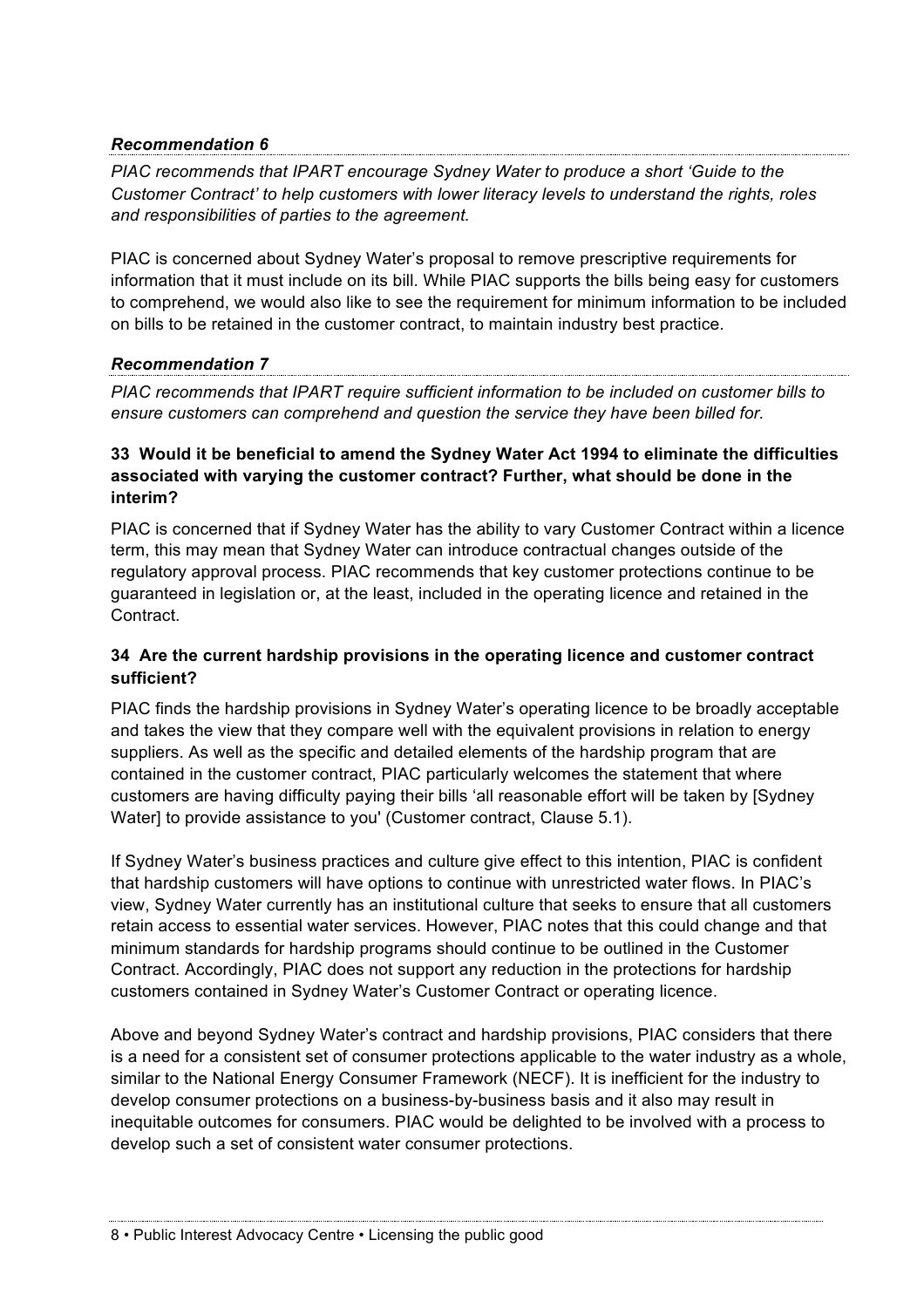#### *Recommendation 8*

*PIAC recommends that IPART consider how an equivalent set of consumer protections to the National Energy Consumer Framework (NECF) could be developed for the water industry.*

#### **35 Is Sydney Water's Customer Council working effectively and how could its membership and community involvement be further improved?**

PIAC is a member of the Sydney Water Customer Council. On the whole, PIAC considers that the Customer Council works effectively, allowing consumer representatives to engage with Sydney Water, including senior management (meetings are chaired by Sydney Water managing Director Kevin Young, where possible). The Customer Council receives briefings about issues and processes currently facing Sydney Water, such as the development of the operating licence submission to IPART. Where issues are complex, Customer Council members are invited to participate in out-of-session discussions with Sydney Water to provide an opportunity to cover all facets of a particular topic in the necessary detail.

Customer Council members have also been invited to attend forums with consumers run by Sydney Water. These events provide members of the Customer Council with the opportunity to hear the views of other consumer groups (that they may not directly represent).

PIAC also sits on the customer councils of a number of energy networks and retailers. Broadly speaking, PIAC believes that Sydney Water's Customer Council represents the benchmark for the effective operation of such a group. Accordingly, PIAC believes that the opportunity exists for Sydney Water to offer assistance to bodies including the NSW electricity networks to improve the operation of their own Customer Councils. While not a core part of delivering water services, PIAC considers that other utilities (which are not in direct competition) could benefit from sharing information about effective consumer engagement.

#### **Changes to overdue account balance provisions**

PIAC does not support changes to the contract to enable charging of late payment fees. PIAC considers such fees are regressive, impacting low-income and vulnerable consumers the most.

PIAC notes that Sydney Water proposes that any late payment fee be set by IPART at the next price determination. PIAC believes that pricing determinations are a more appropriate forum than licence reviews for the consideration of fees. PIAC would be very disappointed to see the introduction of late fees by Sydney Water, and does not consider that the proposed exclusion of customers on payment plans is broad enough to mitigate the impact on low income households. Further, If late payment fees are introduced then the exceptions that apply to particular energy customers should similarly apply to water customers too.